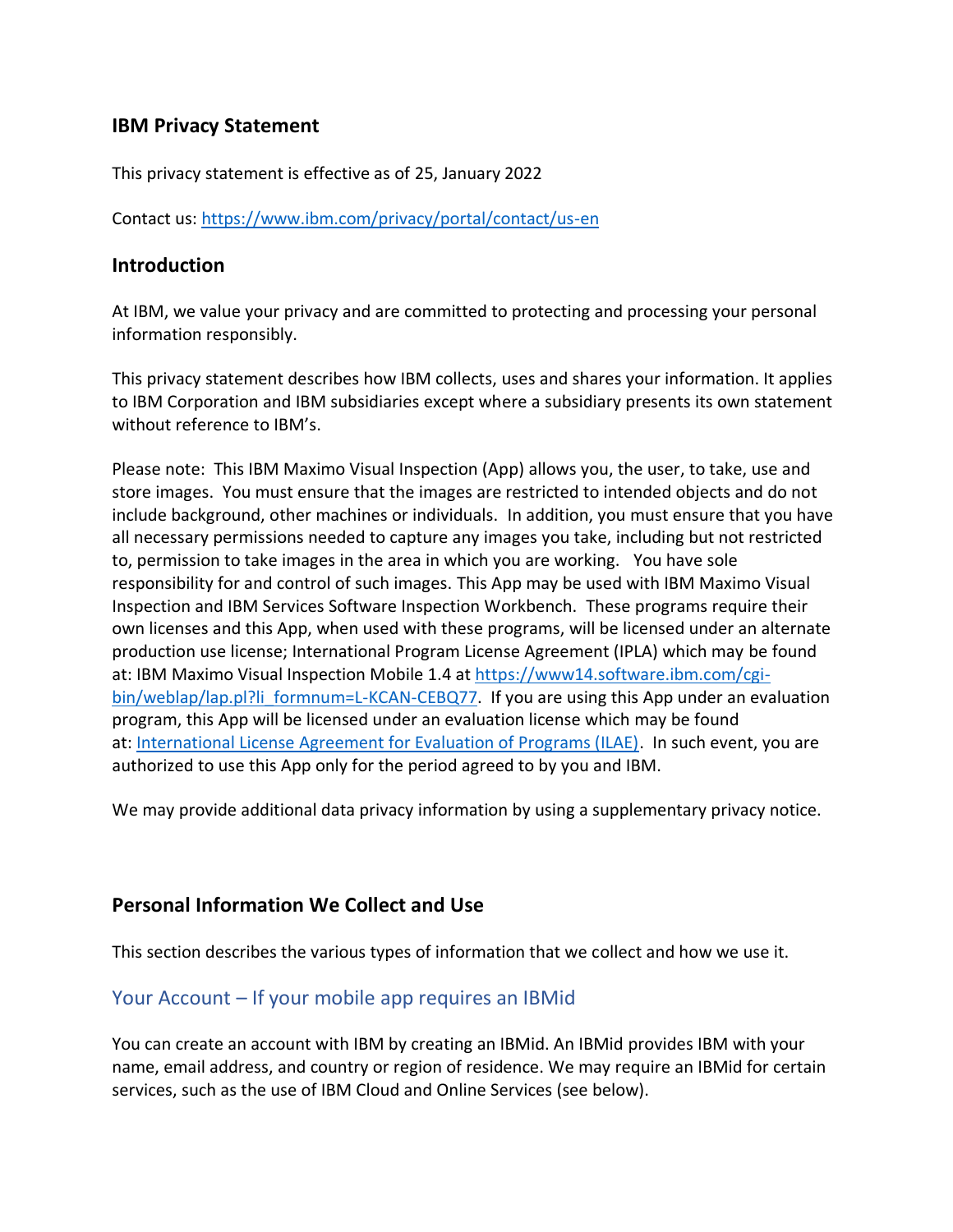We may also store your details from business contact information that you provide to us, or that we collect from your organization, our Business Partners, or our suppliers.

An IBMid uniquely identifies you when you access our websites, make a request or order, or use a product or service. If you log into our websites with an IBMid we may link the information we collect with your account. An IBMid is also used to give you access to IBM Cloud and Online Services (see below) and allows you to manage your contract and billing history. The email address in your IBMid may be used to contact you in relation to any services to which you subscribe.

An IBMid uniquely identifies you when you access our websites, make a request or order, or use a product or service. If you log into our websites with an IBMid we may link the information we collect with your account. An IBMid is also used to give you access to [IBM Cloud and Online](https://www.ibm.com/privacy#IBM_Cloud_and_Online_Services)  [Services](https://www.ibm.com/privacy#IBM_Cloud_and_Online_Services) and allows you to manage your contract and billing history. The email address in your IBMid may be used to contact you in relation to any services to which you subscribe.

Business contact information is typically information that you would find on a business card, such as name and business contact details. We use this information to contact or communicate with you about business matters. If we receive business contact information from a third party, such as an IBM Business Partner or supplier, we will confirm that the information was shared appropriately.

We may also combine your business contact information with other business-relevant information, such as information about your professional education, skills, work experience, or other publicly available information, such as business-related blogs, publications, job roles, and certifications. This information may be used to tailor our interactions with you in any part of IBM's business, for example in the sales process, to maintain a relationship with you, and for post-contractual relationships.

## IBM Websites – If your mobile app accesses an IBM Website

Our websites offer ways to communicate with you about us, our products, and services. The information that we collect on websites is used to provide you with access to the website, to operate the website, to improve your experience, and to personalize the way that information is provided to you. If you visit our websites without logging in with an account (see above), we may still collect information that is connected to your website visit.

For more information on the technologies that we use to collect website information, and setting your preferences, see Cookies and Similar Technologies (below).

We collect information about your use of our websites, such as:

- the webpages you view,
- the amount of time you spend on pages,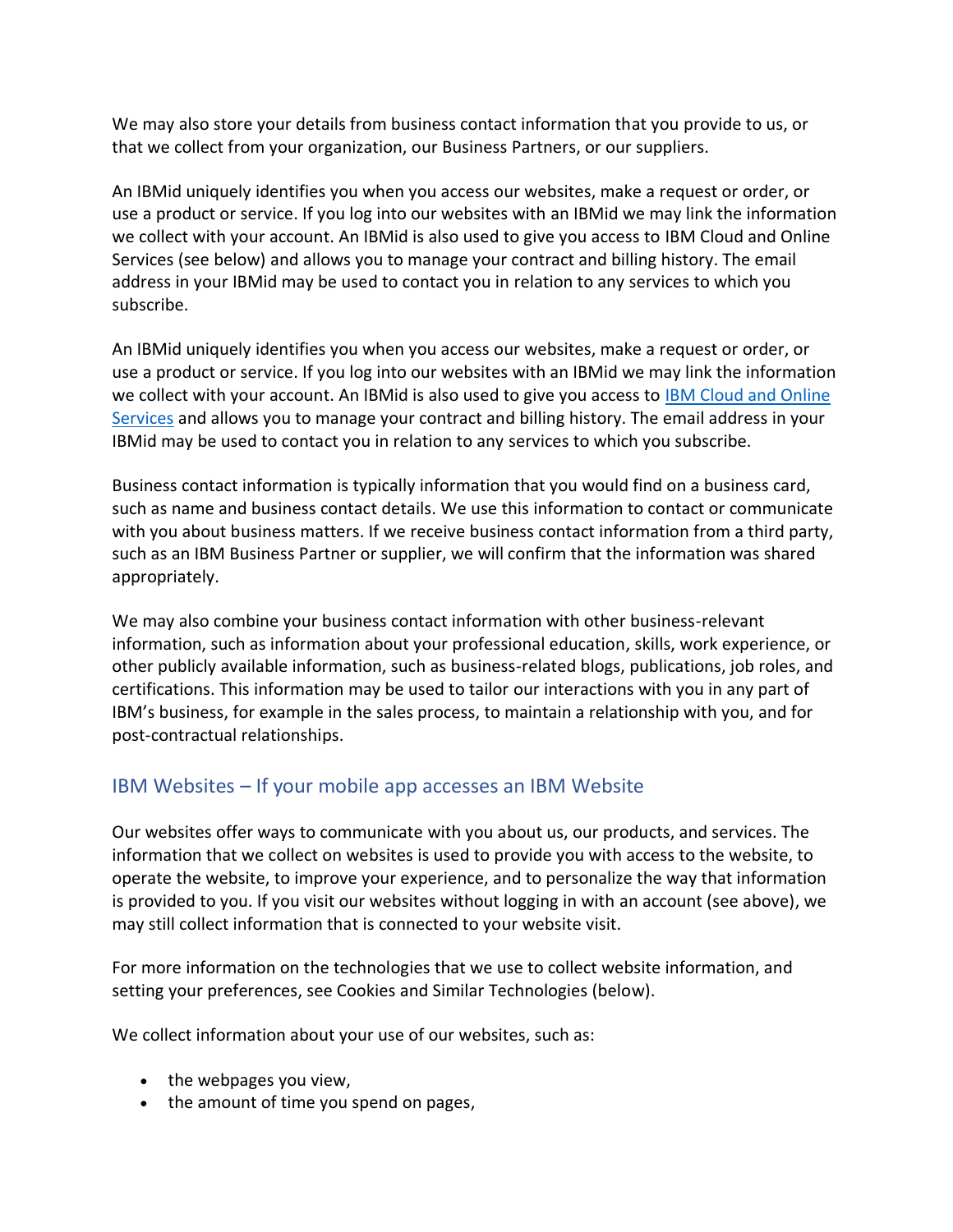- the website URL that referred you to our pages,
- your geographic information derived from your IP address,
- and any hyperlinks or advertisements you select.

We use this information to improve and personalize your experience with our websites, provide you with content that you may be interested in, create marketing insights, and to improve our websites, online services, and related technologies.

We also collect the information that your browser or device automatically sends, such as:

- your browser type and IP address,
- operating system, device type, and version information,
- language settings,
- crash logs,
- IBMid information (if signed in),
- and passwords.

We use this information to provide you with access to our webpages, improve the webpage view on your device and browser, adapt to your settings and language, and adapt content for relevancy or any legal requirements for your country. We also use this information to comply with system and network security requirements, and to provide support. For more information see Support Services and Protecting You and IBM (below).

We also provide platforms and forums that enable online sharing, support, and collaboration among registered members. Any information that you submit to these platforms may be made available others on the internet, or removed by us, as covered in the platform privacy notice or terms. We are not responsible for any content that you make available through your use of our products or services.

We prepare reports on our websites to derive insights into trending topics and general market knowledge. These reports may be provided to third parties with details on how users interacted or showed interest in the third-party product or service that was presented on our websites. All reports display aggregated information and cannot be used to identify our website visitors.

We accept no responsibility for the content provided on, or privacy practices, of third-party websites or applications.

## IBM Cloud and Online Services – If your mobile app connects to an IBM Cloud or Online Service

Our cloud and online services include "as-a-service" and desktop applications, mobile applications (or apps), and IBM Learning services. We collect information about the use of these services, such as pages you view or your interactions on that page, to improve and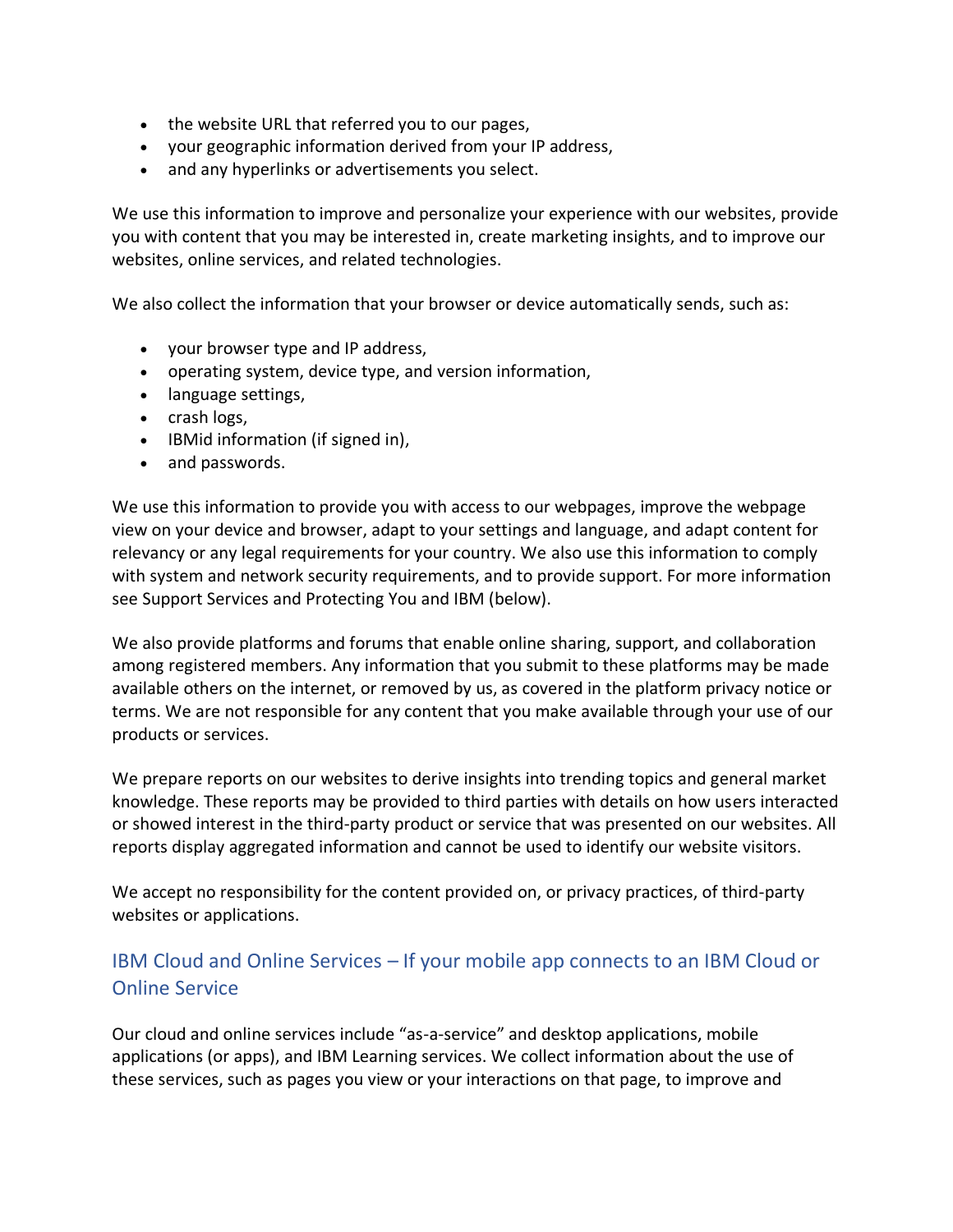develop our services and to generate technical and market insights. We may require an IBMid for the use of our cloud and online services (see Your Account (above)).

The information that we collect on our cloud and online services may include:

- the pages you view,
- your settings within the service,
- your browser type and IP address,
- operating system, device type, and version information,
- crash logs,
- IBMid information (if signed in),
- and passwords.

This information is collected to provide you with access, to operate the service, for support, to personalize and improve your experience of the service, to develop other services and technologies, and generate technical and market insights. For more information on the technologies that we use to collect this information, and setting your preferences, (see Cookies and Similar Technologies (below)).

Where we provide products and services as a business-to-business provider, the client is responsible for the collection and use of personal information while using our products or services, unless otherwise described. Our agreement with clients may also allow us to request and collect information about authorized users of our products or services for reasons of contract management.

IBM Learning offers education services and collects information on course completions to be able to provide you with credentials, certificates, or further information when needed.

We accept no responsibility for the content provided on, or privacy practices, of third-party websites or applications.

## **Marketing**

We use the information that we collect to communicate with you about relevant products, services, and offerings. We also use this information to personalize your experience with our content and advertisements, and to develop internal marketing and business intelligence. To set or update your marketing communications preferences, visit the IBM Privacy Preference Center at [https://myibm.ibm.com/profile/dataprivacypreferences/welcome/us-en.](https://myibm.ibm.com/profile/dataprivacypreferences/welcome/us-en) You may also submit an opt-out request, [\(https://www.ibm.com/account/reg/us-en/signup?formid=urx-](https://www.ibm.com/account/reg/us-en/signup?formid=urx-42537)[42537\)](https://www.ibm.com/account/reg/us-en/signup?formid=urx-42537) or select **Unsubscribe** at the bottom of each marketing email. To review or set your preferences regarding the information that we collect about you on our websites select **Cookie Preferences** in the website footer.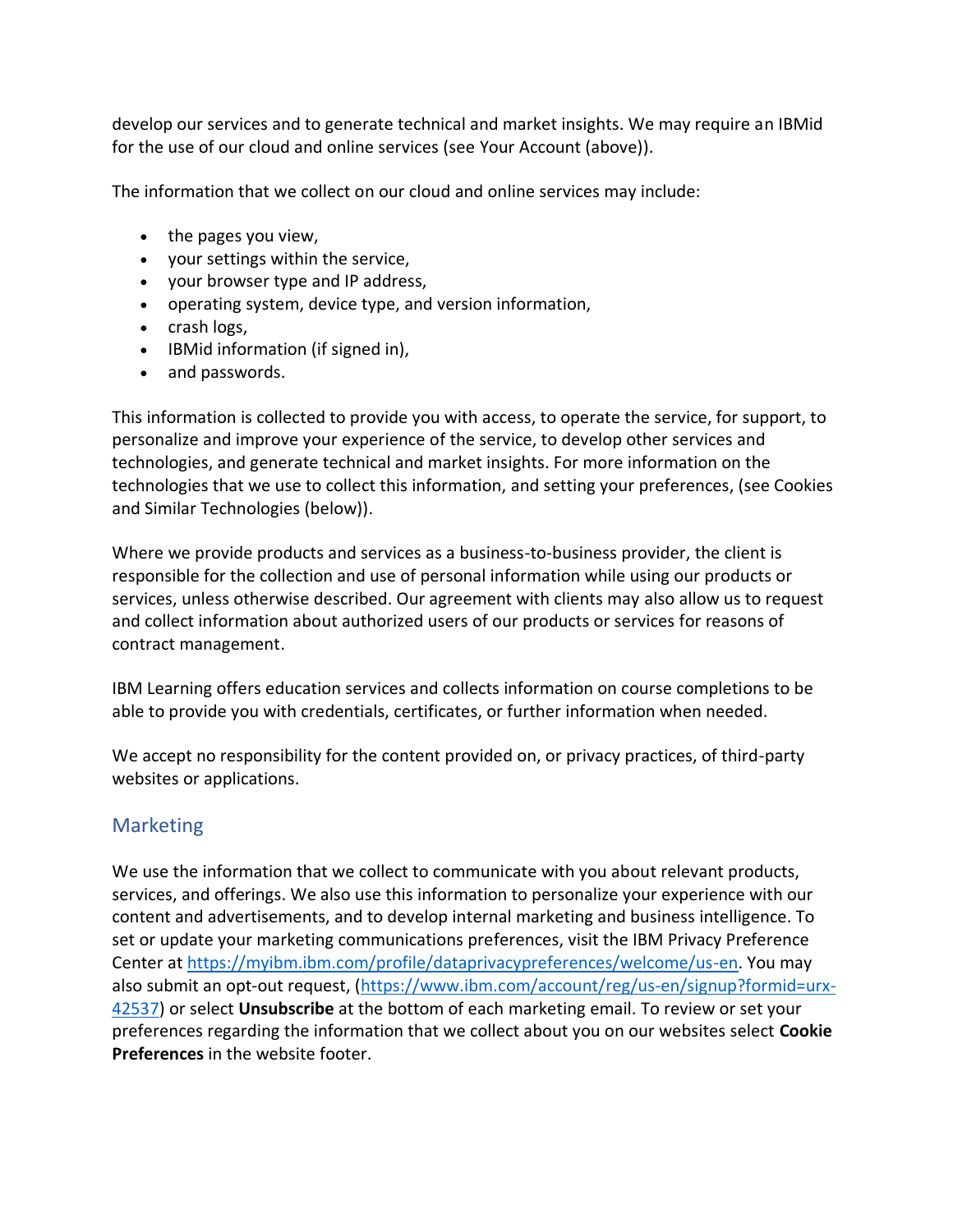We use contact information that we collect directly from you, your organization, or third-party data providers, to communicate with you about our products, services, and offerings. When we obtain information about you indirectly from third parties, we implement checks and controls to confirm that this information was legally acquired by the third party and that the third party has the right to provide the information to us for our use in marketing.

We may, subject to your preferences, collect information about your interactions with our websites (see above), our emails (such as whether emails are opened or links selected), and other IBM content, including content on third-party sites. For more information on the technologies that we use to collect this information, and setting your preferences, see Cookies and Similar Technologies (below).

We use this information to develop internal marketing and business intelligence. For example, we may:

- Combine the information collected to better understand your interests and potential business needs, such as IBM events you attend, content you review, or any of our websites that you visit.
- Aggregate the information that is collected about website visitors for the purposes of developing and modelling marketing audiences.
- Leverage insights from the information collected to personalize content and advertisements across multiple interactions and devices.
- Engage with advertising partners, such as publishers and social media platforms, to deliver targeted IBM advertisements on their websites, aggregate information for analysis, and track engagement with those advertisements on our behalf. These advertising partners may also track your interactions with us on our websites.

# Contractual Relationships

A contractual relationship is created when you order a trial, or a product or service from us. While we mainly provide our products and services to businesses, individuals may also enter into an agreement with us directly as a client. We may collect any information that is reasonably necessary to prepare for, enter, and fulfill, the contractual agreement.

The information collected in a contractual relationship may include the business contact information of the requester, an IBMid, and the order details. Information that is required for shipment and payment, for the implementation of services, or to grant access to the product or service may also be collected.

This information may be collected for various purposes, depending on the nature of the products or services, for example, for contractual management and compliance, to provide support, for the improvement or development of our products and services, to contact you for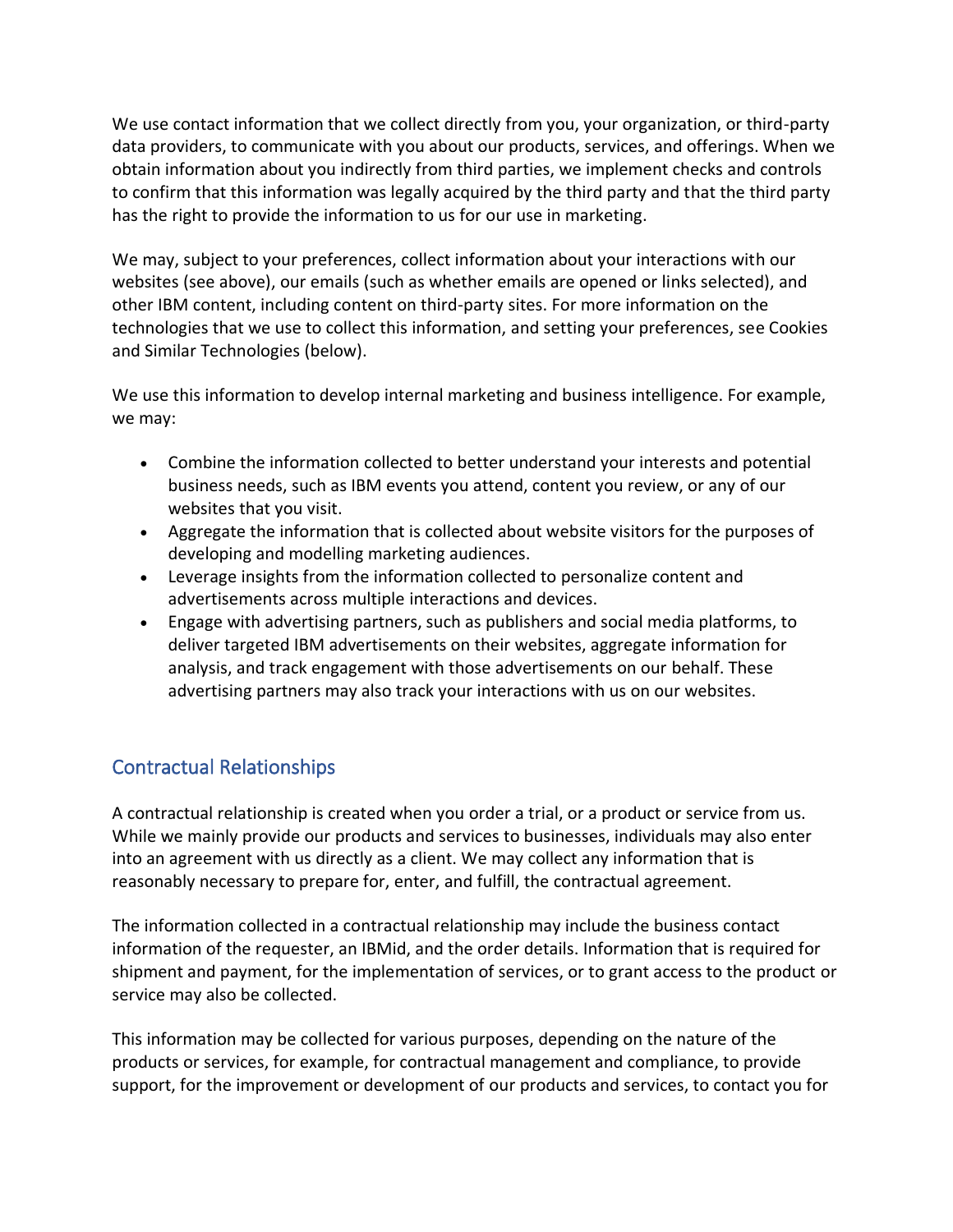customer satisfaction surveys, and to generate technical and market insights. For more information, see IBM Cloud and Online Services (above).

## Support Services

When you contact us to request support, we collect your contact information, problem description, and possible resolutions. We record the information that is provided to handle the support query, for administrative purposes, to foster our relationship with you, for staff training, and for quality assurance purposes.

The information that we collect may include any information exchanged during our phone conversations or provided during Live Chat support sessions on our websites. We may use this information to inform you of products or services that are related to your support request. This can include product updates or fixes, and we may combine the information that is collected through other interactions with you or your organization to provide more valuable suggestions in relation to product support, such as any available training regarding the issue.

While we handle the support case, we may have incidental access to information that you have provided or information that is on your system. This information may contain information about you, your organization's employees, customers, or other relevant parties. The conditions regarding the handling and processing of this information is covered by the applicable Terms of Use or other agreements between your organization and IBM, such as the Terms of Use for Exchanging Diagnostic Data.

## Protecting You and IBM

We may collect and use information to protect you and IBM from IT security threats and to secure the information that we hold from unauthorized access, disclosure, alteration, or destruction. This includes information from our IT access authorization systems, such as log-in information.

The security solutions we use to protect your information, our infrastructure, and our networks may collect information such as IP addresses and log files. This is necessary for the functionality and utility of security programs to enable the investigation of any potential security incidents and generate insights on security threats.

We may use specialized tooling and other technical means to collect information at access points to, and in, IT systems and networks to detect unauthorized access, viruses, and indications of malicious activities. The information we collect may be used to conduct investigations when unauthorized access, malware or malicious activities are suspected, and to remove or isolate malicious code or content.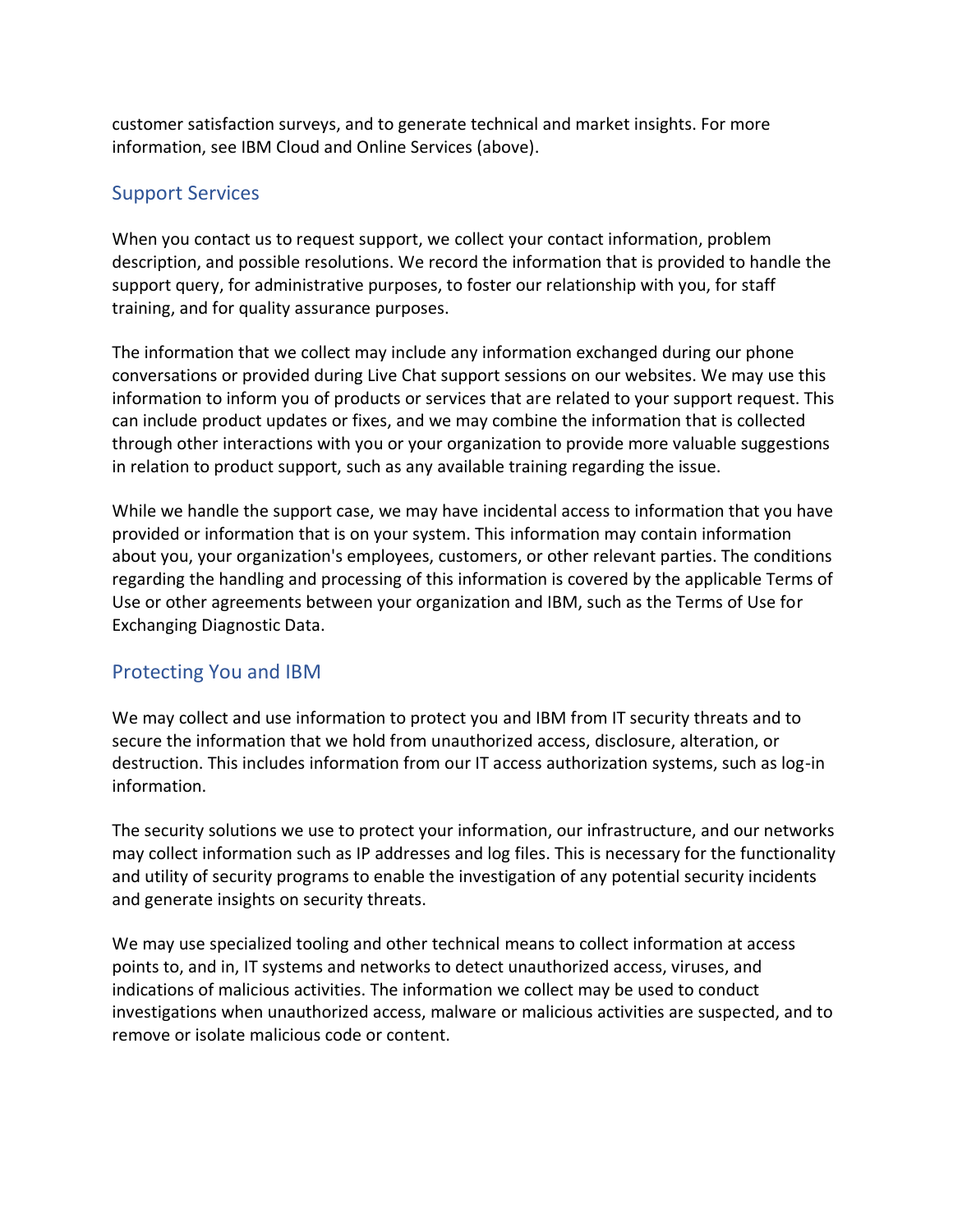#### IBM Locations

When you visit an IBM location, we collect your name or business contact information (see Your [Account\)](https://www.ibm.com/privacy#Your_Account), and, in some cases, information from a government issued ID. This information is collected for access management and to protect the security and safety of our locations and employees.

The information that is collected at our locations is used to issue access badges. We may verify the identity of visitors where legally permissible and, for supplier personnel working on site, a badge with a photo identification may be requested for identification purposes.

Camera supervision and access management are used for reasons of security and safety of our locations, employees, and assets. More information may be available at the IBM location.

### Recruitment and Former Employees

We are constantly searching for new talent for our organization, and we collect information about job applicants or prospective candidates from several sources. Applicants are referred to the Talent Acquisition Privacy Notice at

https://www.ibm.com/employment/talent\_acquisition\_privacy.htmlfor more information. When an employee leaves IBM, we continue to process information that is related to them for any remaining business, contractual, employment, legal, and fiscal purposes, including the management of pensions to the extent handled by IBM.

Regarding recruitment, we may look for prospective candidates with the help of recruitment intermediaries and may use publicly available information on social media platforms to identify prospective candidates for a specific function.

When an employee leaves IBM, we retain basic information from the former employee about their employment at IBM.

After an employee retires, we process information about the retiree for fulfilling the pension obligations toward the retiree. Information about the processing of pension information, or other retirement programs, can be found with the local organization responsible for pensions. In some countries, this may be an independent organization. In some cases, retirees may still participate in IBM-organized initiatives or programs, such as volunteer and social responsibility programs. Such participation is voluntary, and more information is provided on the relevant websites or information pages for those initiatives.

### Conducting our Business Operations

We collect and use information to improve our business operations, systems, and processes. For example, information may be used to conduct, maintain, audit, and optimize our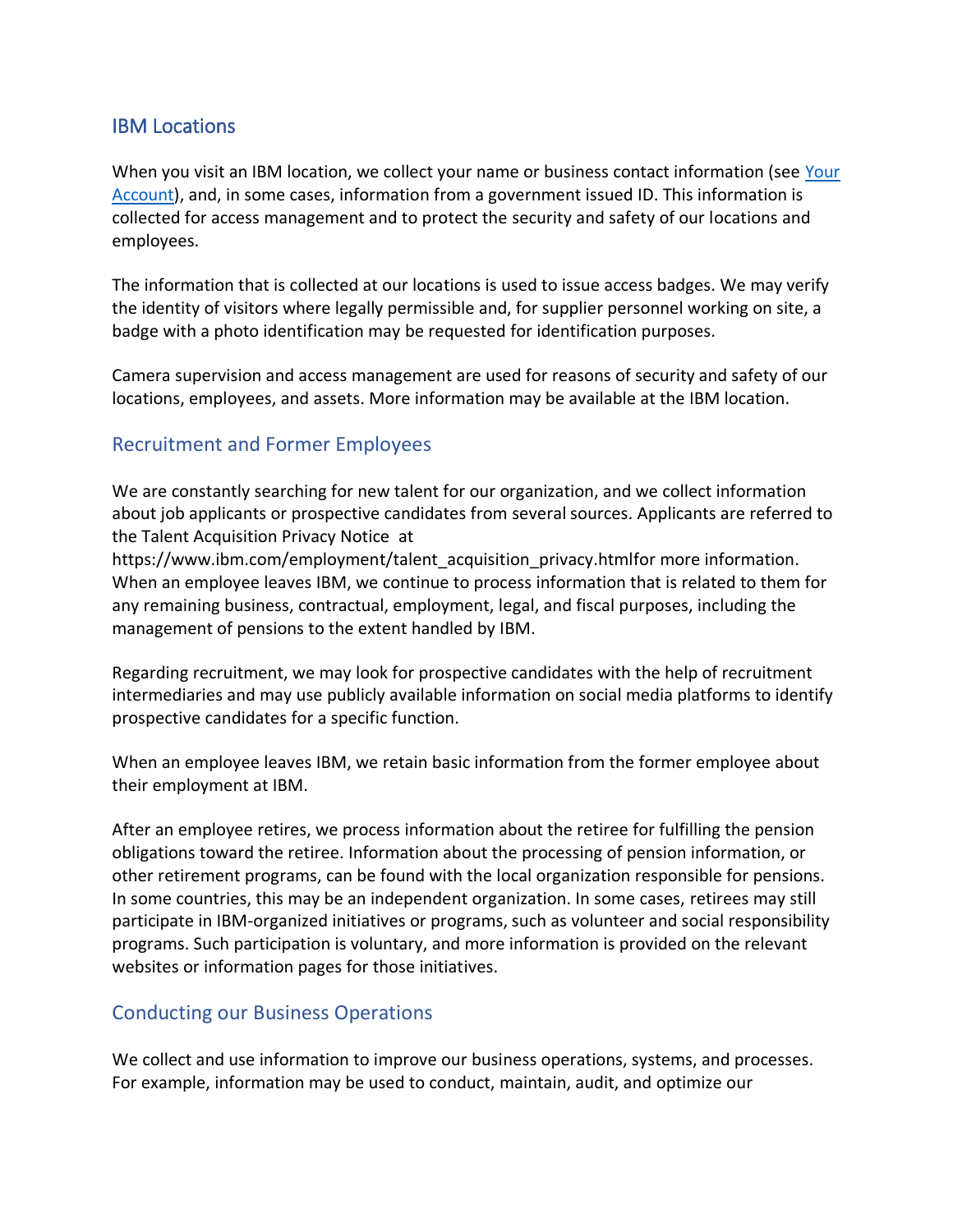operations, to protect our assets and employees, for product development, and to defend our rights.

We collect information about our business operations to make informed decisions about the organization, the business, and to report on performance, audits, and trends. For example, we use this information to analyze the costs and quality of our operations. Where possible, this is done by using aggregated information, but it may use personal information.

We collect and use information from our business systems, which may include personal information, to:

- protect or enforce our rights, including to detect fraud or other criminal activities (for example, by using information in payment systems)
- handle and resolve disputes
- answer complaints and defend IBM in legal proceedings
- and comply with legal obligations in the countries where we do business

We collect information from the use of our business processes, websites, cloud and online services, products, or technologies. This information may include personal information and is used for product and process development. For example, we may use this information to increase efficiency, decrease costs, or improve services by developing automated processes and tools, or to develop or improve the technologies on which these are based.

## Cookies and Similar Technologies

When you visit our websites, cloud and online services, software products, or view our content on certain third-party websites, we collect information regarding your connection by using various online tracking technologies, such as cookies, web beacons, Local Storage, or HTML5. Information that is collected with these technologies may be necessary to operate the website or service, to improve performance, to help us understand how our online services are used, or to determine the interests of our users. We use advertising partners to provide and assist in the use of such technologies on IBM and other sites.

A cookie is a piece of data that a website may send to your browser, which may be stored on your computer and can be used to identify your computer. Web beacons, including pixels and tags, are technologies that are used to track a user visiting an IBM web page or if a web page was copied to another website. Web beacons may be used in email messages or newsletters to determine whether messages are read, forwarded, or links selected. Local Shared Objects can store content information displayed on the webpage visited, and preferences. These may be used to provide connected features across our websites or display targeted IBM advertising on other websites based on your interests.

Session cookies can be used to track your progression from page to page so that you are not asked for information that you have already provided during the current session, or information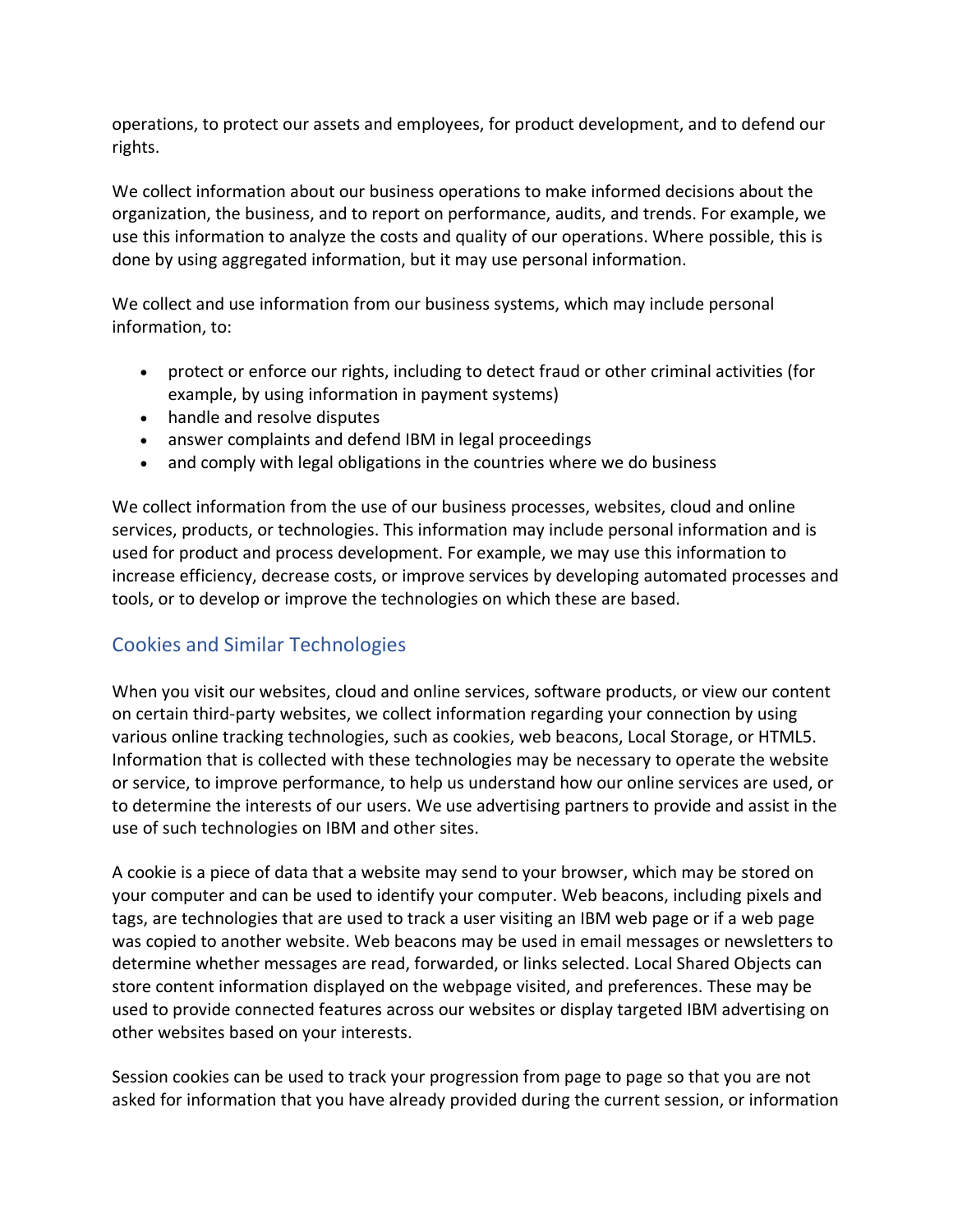that is needed to be able to complete a transaction. Session cookies are erased when the web browser is closed. Persistent cookies store user preferences for successive visits to a website, such as recording your choice of language and country location. Persistent cookies erase their data within 12 months.

You can use the IBM Cookie Manager to learn more about the online tracking technologies we use and to review or set your preferences regarding the information that we collect about you on our websites. The IBM Cookie Manager is either presented as a notification window when you first visit a webpage or opened by selecting **Cookie Preferences** in the website footer. The IBM Cookie Manager does not address all types of tracking technologies (for example, web beacons). When using mobile apps, use the options on your mobile device to manage settings.

Blocking, disabling, or rejecting IBM cookies may cause services to not function properly, such as in connection with a shopping cart, or block the use of websites or IBM Cloud services that require you to sign in. Disabling cookies does not disable other online tracking technologies, but prevents the other technologies from accessing any details stored in cookies.

Our websites offer the possibility to use third-party social media options. If you elect to use these options, these third-party sites may log information about you, such as your IP address, access time, and referring website URLs. If you are logged in to those social media sites, they may also link collected information with your profile information. We accept no responsibility for the privacy practices of these third-party services and encourage you to review their privacy policies for more information.

For information on cookies and how to remove these technologies by using browser settings, see [https://www.allaboutcookies.org/.](https://www.allaboutcookies.org/)

#### Children

Unless otherwise indicated, this mobile app and any related websites, products, and services are not intended for use by children under the age of 16.

#### **Sharing Personal Information**

We may share your personal information internally and externally with suppliers, advisors, or Business Partners for IBM's legitimate business purposes, and only on a need-to-know basis. This section describes how we share information and how we facilitate that sharing.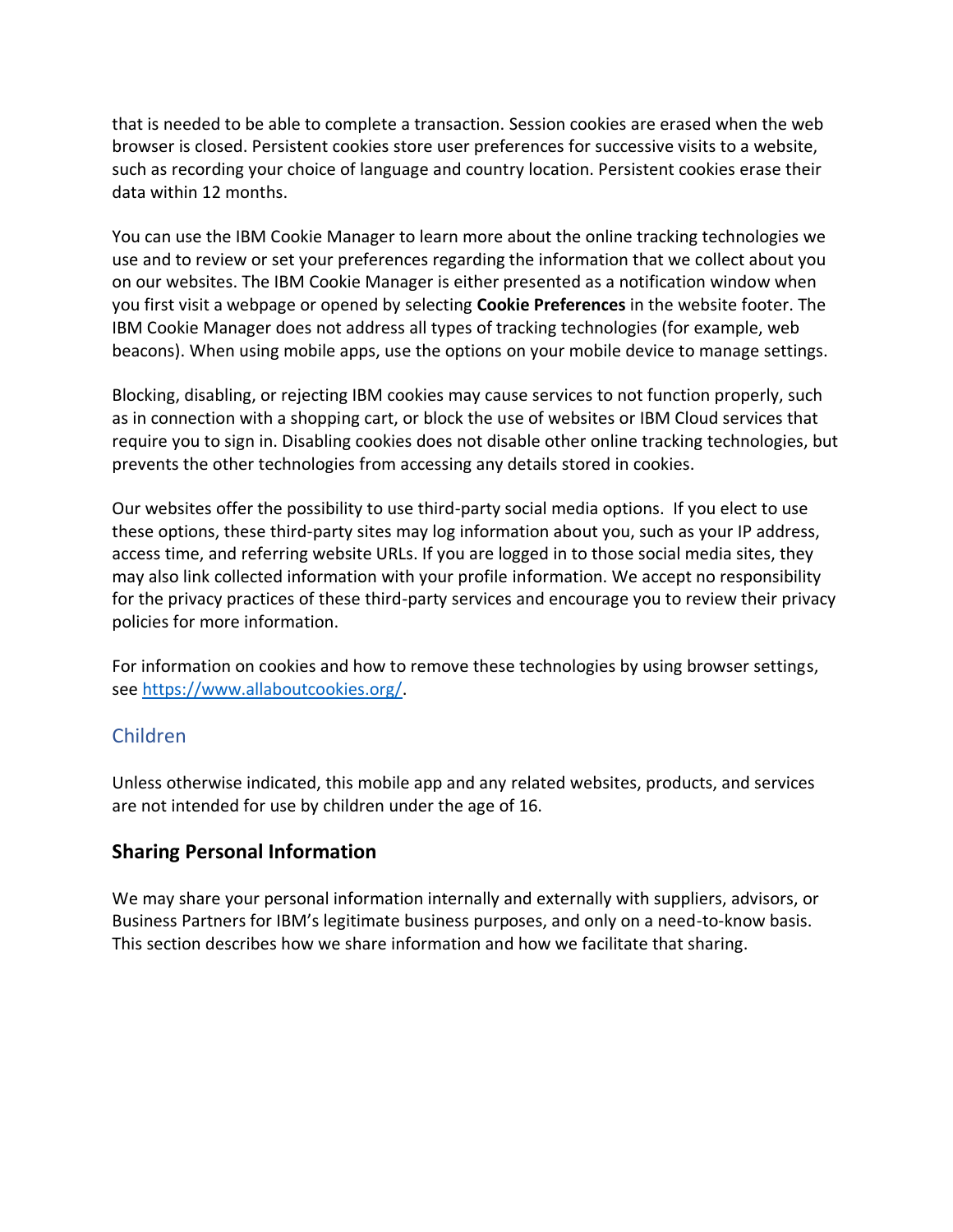## How We Share Personal Information

### When sharing personal information, we implement appropriate checks and controls to confirm that the information can be shared.

If we decide to sell, buy, merge, or otherwise reorganize businesses in some countries, such a transaction may involve disclosing some personal information to prospective or actual business purchasers, or the collection of personal information from those selling such businesses.

Internally, personal information is shared for our legitimate business purposes, such as managing our relationship with you and other external parties, compliance programs, or systems and networks security. We do this to improve efficiency, for cost savings, and internal collaboration between our subsidiaries. Our internal access to personal information is restricted and granted only on a need-to-know basis. Sharing of this information is subject to the appropriate intracompany arrangements, our policies, and security standards.

#### Externally,

- our business with suppliers may include the collection, use, analysis, or other types of processing of personal information on our behalf.
- our business model includes cooperation with independent Business Partners for marketing, selling, and the provision of IBM products and services. Where appropriate, we share business contact information with selected Business Partners.
- we may share personal information with professional advisors, including lawyers, auditors, and insurance companies to receive their services.
- we may share contractual relationship information with others, for instance, our Business Partners, financial institutions, shipping companies, postal, or government authorities, such as the customs authorities that are involved in fulfillment.

In certain circumstances, personal information may be subject to disclosure to government agencies in accordance with judicial proceedings, court orders, or legal processes. We may also share personal information to protect the rights of IBM or others when IBM believes that such rights may be affected, for example to prevent fraud.

### Facilitating International Transfers

Your information may be transferred to or accessed by IBM subsidiaries and third parties around the world. IBM complies with laws on the transfer of personal information between countries to keep your personal information protected, wherever it may be.

We have implemented various safeguards including: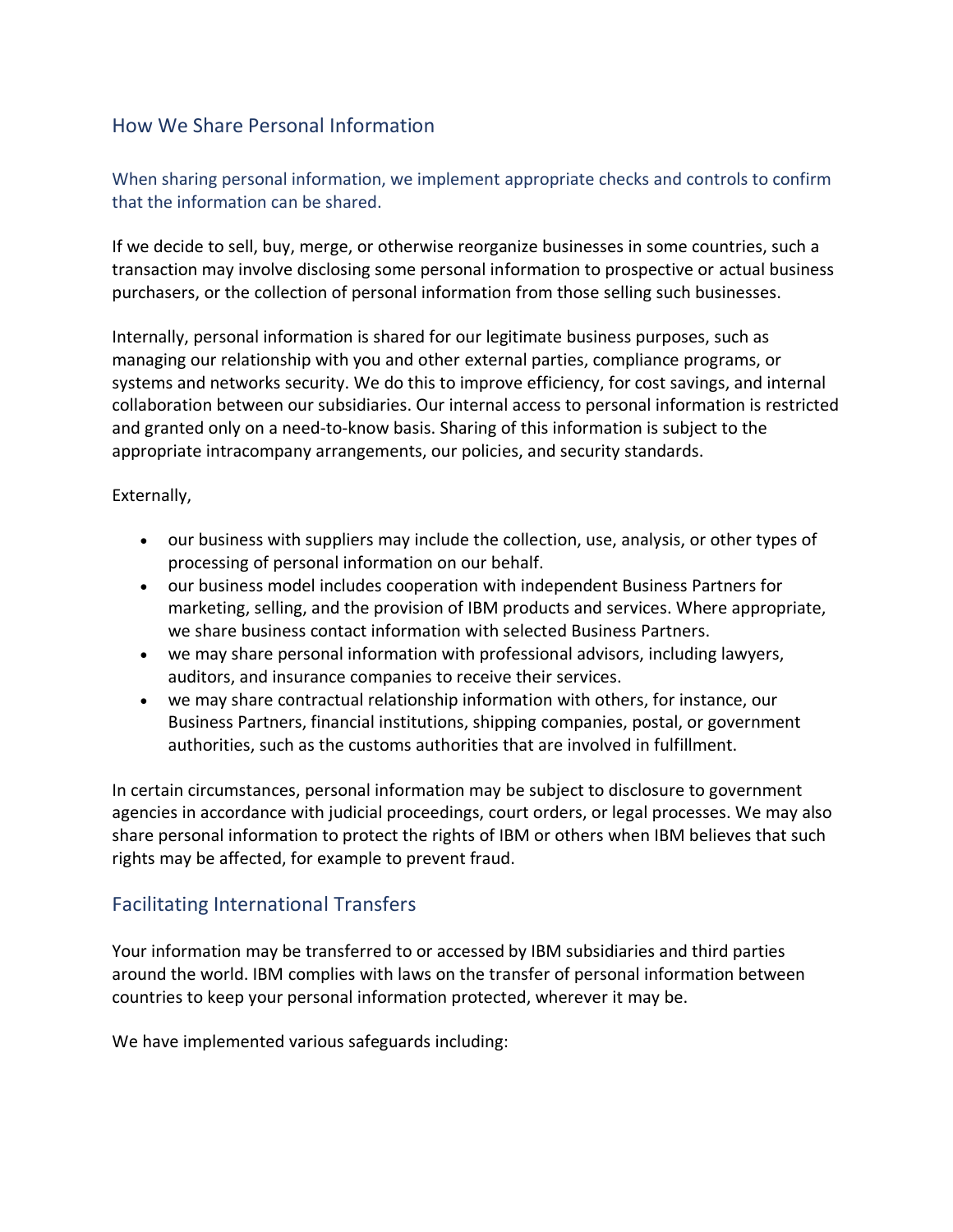- Contractual Clauses, such as those approved by the EU Commission and accepted in several other countries. You can request a copy of the EU Standard Contractual Clauses (EU SCCs) by selecting **Contact Us** in the header of this page.
- Binding Corporate Rules for Controllers (IBM BCR-C). We have BCR-C approved by the European Data Protection Authorities and the UK Information Commissioner's Office. For more information, see IBM Controller Binding Corporate Rules. (https://www.ibm.com/privacy/bcr)
- IBM's privacy practices, described in this Privacy Statement, comply with the APEC Cross Border Privacy Rules Framework. The APEC Cross Border Privacy Rules (CBPR) system [\(http://cbprs.org/\)](http://cbprs.org/) provides protection of personal information that is transferred among participating APEC economies [\(http://cbprs.org/about-cbprs/](http://cbprs.org/about-cbprs/) ) as it pertains to online information collected through ibm.com.

While the EU-US and Swiss-US Privacy Shield Framework can no longer be relied upon for the transfer of Personal Information, we continue to comply with all EU-US Privacy Shield Framework and Swiss-US Privacy Shield Framework obligations. For more information, see IBM Privacy Shield Privacy Policy [\(https://www.ibm.com/privacy/privacy-shield\)](https://www.ibm.com/privacy/privacy-shield) and US Department of Commerce. [\(https://www.privacyshield.gov/welcome\)](https://www.privacyshield.gov/welcome)

## **Controller and Representative Information – If your mobile app connects to an IBM Cloud or Online Service**

IBM does business through its subsidiaries worldwide. The privacy laws in some countries consider a Controller to be the legal entity (or natural person) who defines the purposes for which the processing of personal information takes place and how that information is processed. Parties that are involved in processing operations on behalf of a Controller may be designated as Processors. Designations and associated obligations differ, depending on the jurisdiction.

Where this is relevant for the privacy laws in your country, the Controller of your personal information is IBM's main subsidiary in your country or region, unless International Business Machines Corporation (IBM Corp.) or another IBM subsidiary identifies itself as the Controller for a specific interaction with you.

The contact details of our main subsidiary of a country or region can be found by selecting your country or region and selecting Contact on the footer of ibm.com websites. IBM Corp. can be contacted at: International Business Machines Corporation, 1, North Castle Drive, Armonk, New York, United States of America.

Where IBM Corp. or a subsidiary it controls is required to appoint a legal representative, the following representatives have been appointed.

European Economic Area (EEA)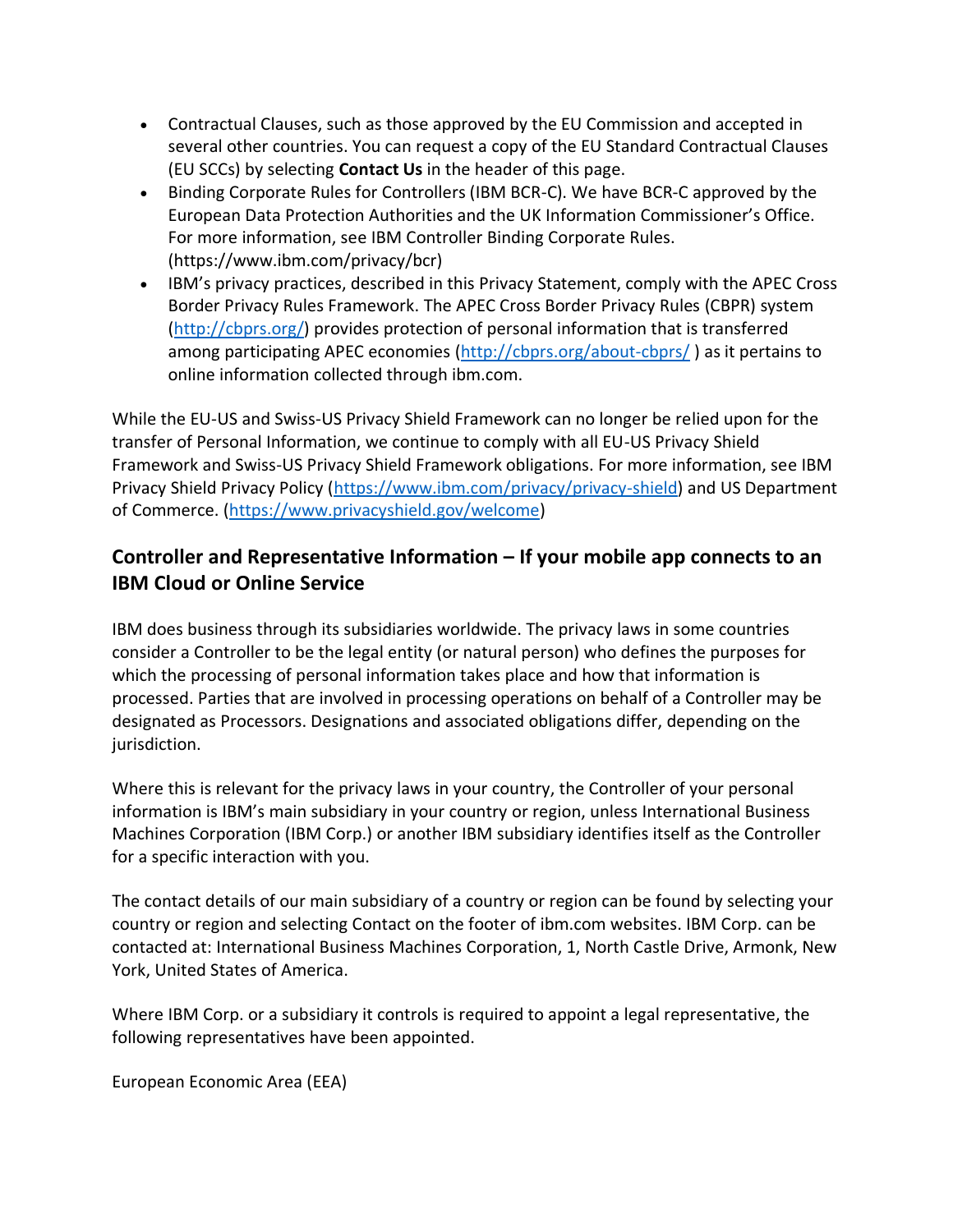IBM International Group B.V., Johan Huizingalaan 765, 1066 VH Amsterdam, The Netherlands

United Kingdom (UK)

IBM United Kingdom Limited, PO Box 41, North Harbour, Portsmouth, Hampshire, PO6 3AU, United Kingdom

### **Information Security and Retention**

To protect your personal information from unauthorized access, use, and disclosure, we implement reasonable physical, administrative, and technical safeguards. These safeguards include role-based access controls and encryption to keep personal information private while in transit. We also require our Business Partners, suppliers, and third parties to implement appropriate safeguards, such as contract terms and access restrictions, to protect information from unauthorized access, use, and disclosure.

We only retain personal information as long as necessary to fulfill the purposes for which it is processed, or to comply with legal and regulatory retention requirements. Legal and regulatory retention requirements may include retaining information for:

- audit and accounting purposes,
- statutory retention terms,
- the handling of disputes,
- and the establishment, exercise, or defense of legal claims in the countries where we do business.

We retain any contractual relationship information for administrative purposes, legal and regulatory retention requirements, defending IBM rights, and to manage IBM's relationship with you. The information that is provided in a supplementary privacy notice may provide more detailed information on applicable retention terms.

When personal information is no longer needed, we have processes in place to securely delete it, for example by erasing electronic files and shredding physical records.

## **Your Rights**

You have certain rights when it comes to the handling of your personal information. The **Contact Us** form found in the link in the header of this page can be used to: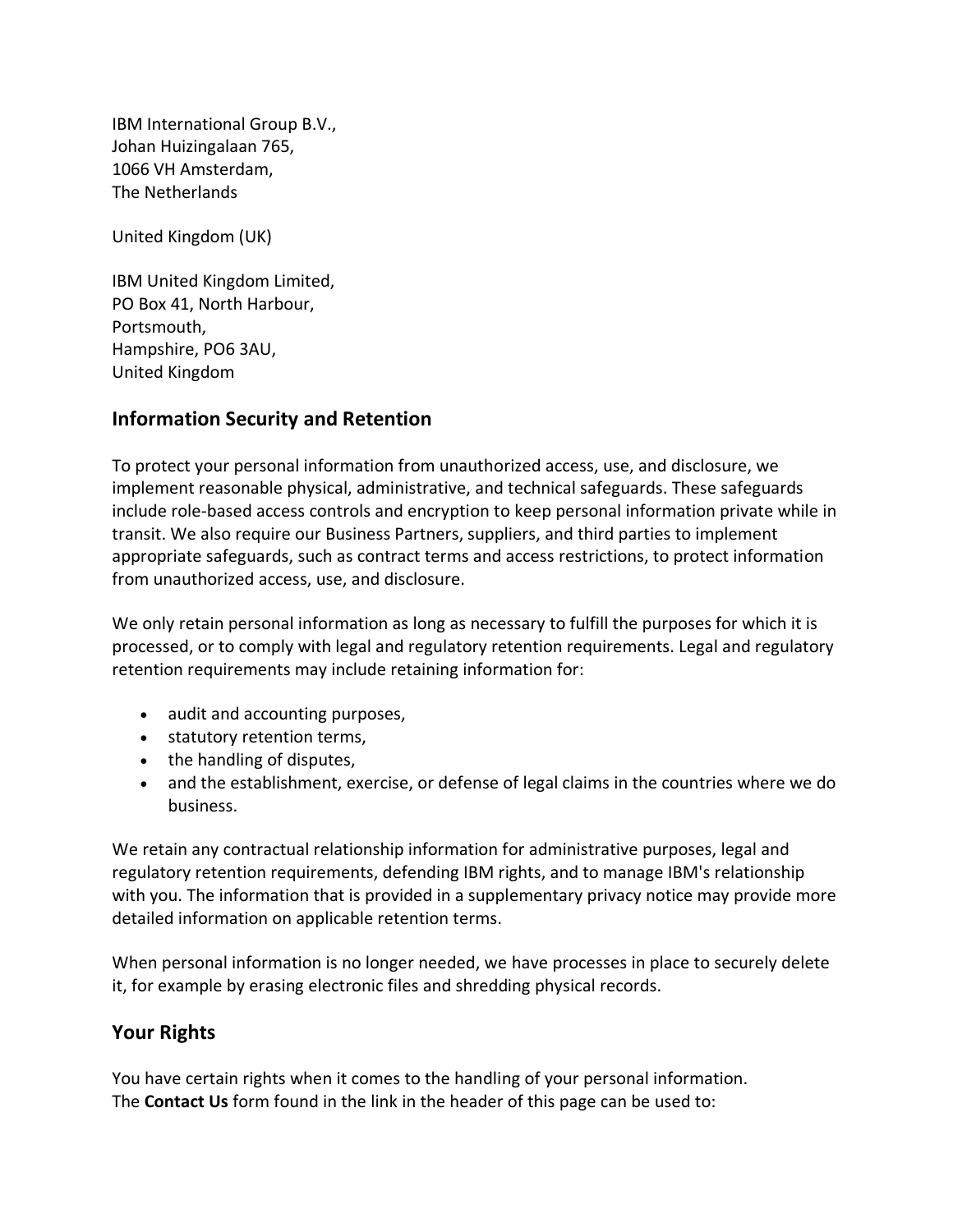- request access to the personal information that we have on you, or have it updated. Depending on the applicable law, you may have additional rights concerning your personal information.
- ask questions related to this Privacy Statement and privacy practices. Your message is forwarded to the appropriate member of IBM's Data Privacy Team, including the responsible Data Protection Officers.
- submit a complaint to IBM if you are not satisfied with how IBM is processing your personal information.

Information about additional rights and when they apply can be found https://www.ibm.com/privacy/additional-data-subjects-rights. Your rights may be subject to limitations and exceptions resulting from applicable laws. For example, there may be situations where we cannot share certain information that you seek if disclosing this means disclosing information about others.

You may also have the right to complain to the competent supervisory authority. Contact details of Data Protection Authorities in the European Economic Area can be found at [https://edpb.europa.eu/about-edpb/about-edpb/members\\_en](https://edpb.europa.eu/about-edpb/about-edpb/members_en) and in the UK at https://ico.org.uk/.

If you have an unresolved privacy or data use concern that we have not addressed satisfactorily, please contact our U.S.-based third-party dispute resolution provider (free of charge) a https://feedback-form.truste.com/watchdog/request.

To set or update your marketing communications preferences, visit the IBM Privacy Preference Center. [\(https://myibm.ibm.com/profile/dataprivacypreferences/welcome/us-en\)](https://myibm.ibm.com/profile/dataprivacypreferences/welcome/us-en). You can also submit an opt-out request, [\(https://www.ibm.com/account/reg/us-en/signup?formid=urx-](https://www.ibm.com/account/reg/us-en/signup?formid=urx-42537)[42537](https://www.ibm.com/account/reg/us-en/signup?formid=urx-42537) or select **Unsubscribe** at the end of each marketing email.

## **Legal Basis**

In some jurisdictions, the lawful handling of personal information is subject to a justification, sometimes referred to as legal basis. The legal bases that we rely on for the lawful handling of your personal information vary depending on the purpose and applicable law.

The different legal bases that we use are:

Necessary for the performance of a contract with you:

We rely on this legal basis when we need to process certain personal information, such as your contact details, payment details, and shipment details, to perform our obligations or to manage our contractual relationship (see above) with you.

Examples: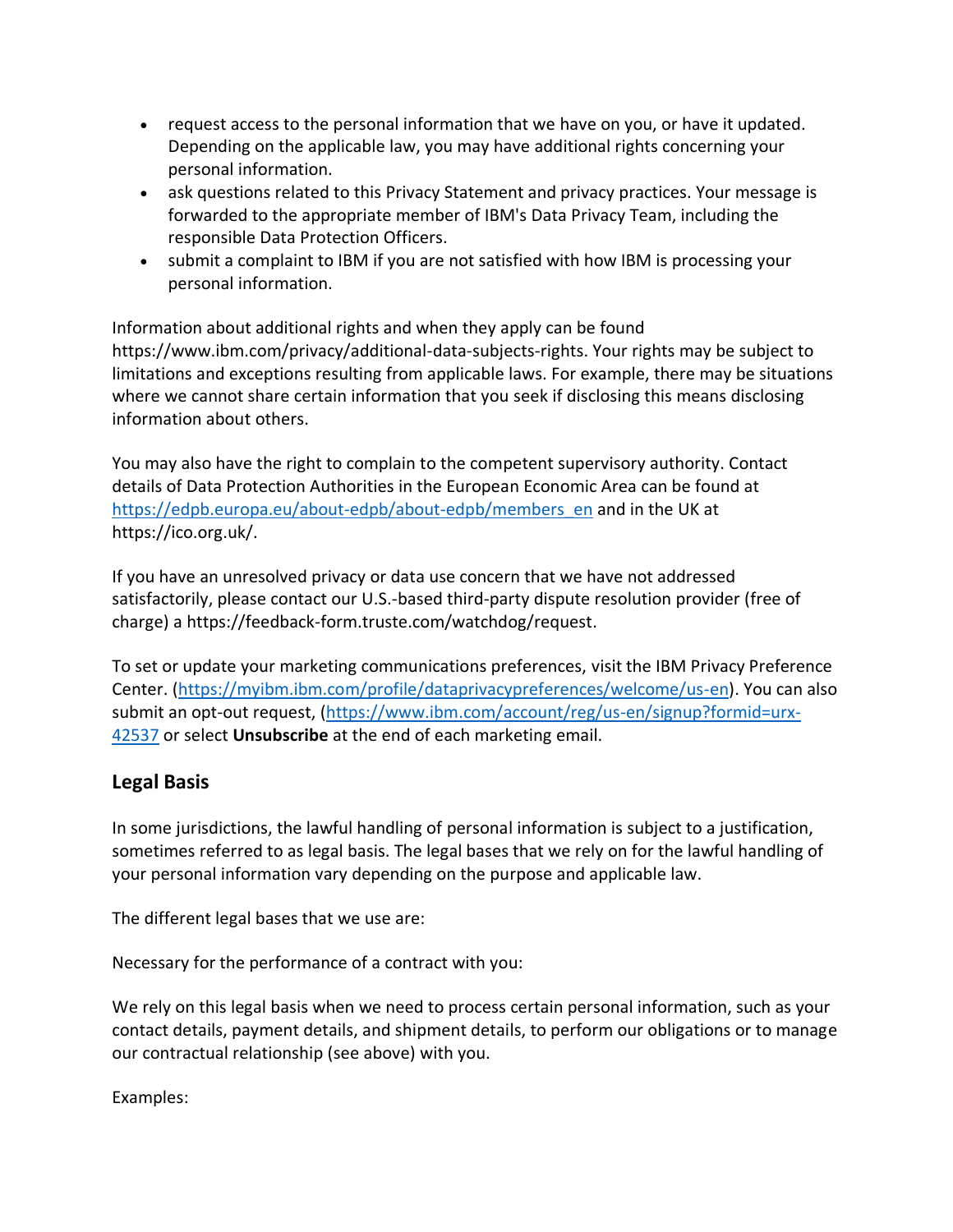- If you intend to purchase a product or service, we require your business contact information to enter into a contract with you or you may need to create an IBMid (see Your Account (above) to access a purchased product online*.*
- When fulfilling a contact, you may need to receive support services (see above) for which we will need to collect your contact information.
- We need personal information to consider job applicants or manage the pension entitlements of retirees (see Recruitment and Former employees (above)).

Necessary for the purposes of IBM's or a third party's legitimate interest

Legitimate interests relate to being able to conduct and organize business, which includes the marketing of our offerings, protecting our legal interests, securing our IT environment, or meeting client requirements.

Examples:

- We capture your use of, and interaction with our websites (see above) to improve them.
- We process your IBMid (see Your Account (above) ) to manage access authorization of our services.
- Where we have a contractual relationship (see above) with the organization that you are working for, we have a legitimate interest to process your personal information used to manage this contract.
- We process your business contact information (see Your Account (above)) in combination with other business-relevant information to tailor our interactions with you and promote our products and services. We may process your contact information together with details of an IBM event you attended to develop Marketing (see above) and business intelligence.
- We process the personal information of applicants based on our legitimate interest to source suitable talent (see Recruitment and Former Employees (above)).
- We have to keep our general business operations (see above) functional. To this end we may, for example, processes the login information of our IT systems and networks, or CCTV footage at IBM locations (see above) for security and safety purposes.

We may also process personal information where it is necessary to defend our rights in judicial, administrative, or arbitral proceedings. This also falls under the legal basis of legitimate interest in countries where they are not a separate legal basis.

We process personal information for credit protection, which is a specific legal basis under Brazilian law (LGPD) but is also covered under the legal basis of legitimate interest in other countries.

### Consent

The processing is based on your consent where we request this. Example: